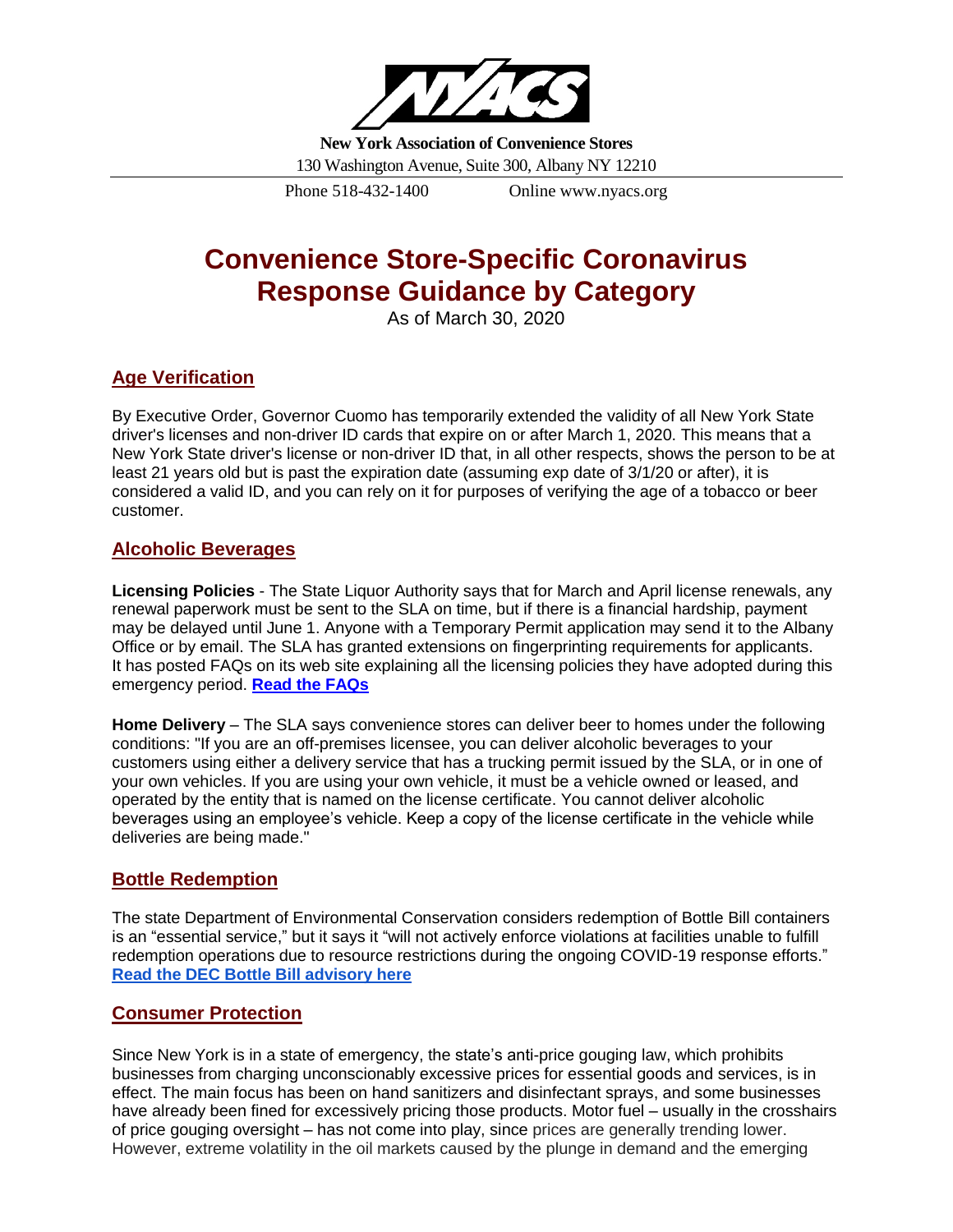Saudi-Russian crude oil price war could potentially trigger wide swings in pump prices, attracting the attention of regulators. Proportionately passing along a wholesale price increases is lawful. "Unconscionable" price increases and deceptive practices are not. The key is to document changes in your wholesale and retail prices in order to demonstrate that you acted responsibly in case the Attorney General should question your pricing later on.

#### **Essential Businesses**

Convenience stores and gas stations remain on New York State's list of officially designated "essential businesses" that are exempt from most of his emergency executive orders, including restrictions on the number or percentage of employees you can have on premises. **[See official list](https://esd.ny.gov/guidance-executive-order-2026)  [of essential businesses](https://esd.ny.gov/guidance-executive-order-2026)**

### **Food**

The state Department of Agriculture and Markets has issued **[guidance for food manufacturers,](https://files.constantcontact.com/3a882dc9001/af716d86-7248-4468-ad91-4d904abec311.pdf)  [distributors and retail stores regarding cleaning and disinfecting procedures](https://files.constantcontact.com/3a882dc9001/af716d86-7248-4468-ad91-4d904abec311.pdf)**. They assure that there is no evidence that the coronavirus can contaminate food.

In response to persistent questions about the adequacy and safety of the food supply, state Agriculture Commissioner Richard Ball and FDA Deputy Commissioner Frank Yiannas each issued reassuring messages concerning the food industry. **[Read Commissioner Ball's](https://files.constantcontact.com/3a882dc9001/93772bbc-f298-4ae5-b4ae-23c4acba6631.pdf) message here**. **[Read Comissioner Yiannas's](https://www.fda.gov/news-events/fda-voices-perspectives-fda-leadership-and-experts/fda-offers-assurance-about-food-safety-and-supply-people-and-animals-during-covid-19) message here.**

The Department of Agriculture and Markets reiterated the importance of everyone in the food supply chain to adhere to guidance issued by the state Health Department. **[Download "Stop the Spread"](https://files.constantcontact.com/3a882dc9001/25abbcea-c9bb-4471-90da-9297cd331a59.pdf)  [poster to display](https://files.constantcontact.com/3a882dc9001/25abbcea-c9bb-4471-90da-9297cd331a59.pdf)** at your entrance, breakroom, and bathrooms.

#### **Human Resources**

**Paid Sick Leave -** The state Legislature passed, and Governor Cuomo signed, a new law providing guaranteed access to sick leave for workers impacted by coronavirus. **View [1-page summary](https://www.governor.ny.gov/sites/governor.ny.gov/files/atoms/files/COVID_Sick_Leave_Employers_3-18-20_1.pdf) for [employers here;](https://www.governor.ny.gov/sites/governor.ny.gov/files/atoms/files/COVID_Sick_Leave_Employers_3-18-20_1.pdf) [See state Labor Department FAQs](https://paidfamilyleave.ny.gov/new-york-paid-family-leave-covid-19-faqs)**

**Older Workers -** The Department of Agriculture and Markets advises that "there is no prohibition of people over 70 working in essential businesses" like convenience stores. Rather, in a list of recommendations that he named "Matilda's Law" after his mother, Governor Cuomo urged workers over 70 with underlying medical conditions to stay home.

**Layoff Regulations -** If layoffs become necessary, employers have notification requirements under state law. You must provide written notice to any employee who goes off the payroll temporarily or permanently, no matter the reason. Use this **[Use this Record of Employment \(IA 12.3\)](http://r20.rs6.net/tn.jsp?f=001IZXjenNd-YD4VHvc8hdgF4FAYuHuglG0npj6Mf-llA3CwXfb53qm5jk2h23QA89tHB9KwUnY7BnGJAJ_4uXWkYPtsoV0WgaJNWss-Y-Bjga3PfmR9_UCaxf4Mft1egNCcYW1RMhH_dUuKaT4uC3YtuA5okY9ZL9Nm8Gp_BZCjIuqfDfTgEd_j32rFK6uF2YtBLu--bPbvz3M1tUsHOdX68i5AsnSz8HUyrPIS4ePe4mrteXBKGxIrOSiP1DSCiNHl14bLqYudF7vlTp55YlE5A==&c=o77fqfMHbvL1lHj5UgT_jF7BY83wgzctkR86_Srwr0ZOtW3F2dzmiw==&ch=LFcK0PFaT8tRD4J_YqqJVS7tjOEctSIDIcK37a8KYSAPPeLMAnyoDw==)**. If you have 50 or more full-time workers, **you have [obligations under the WARN Act](http://r20.rs6.net/tn.jsp?f=001IZXjenNd-YD4VHvc8hdgF4FAYuHuglG0npj6Mf-llA3CwXfb53qm5jk2h23QA89tDsONP5cH4JWxPoaR9YkCjYb_032ybG3rV89OjPnVaKtSozMXPGXy25al1TLUn776pR7NVATo0Wt8qBIwAVIUk4BTn4wOtE25omYRtAbElwfZ9bNlsdYw-9rujFVQuEoEnsIWhdjUPQjuWgcOKUXllsk4nmd8IdWMXjjcuYY8bt8ZNtgelf0BAXnyNzgc-a676a-sRauF6RwlWnTaPBn9_g==&c=o77fqfMHbvL1lHj5UgT_jF7BY83wgzctkR86_Srwr0ZOtW3F2dzmiw==&ch=LFcK0PFaT8tRD4J_YqqJVS7tjOEctSIDIcK37a8KYSAPPeLMAnyoDw==)** if laying off workers.

### **If An Employee Tests Positive**

The state Department of Agriculture and Markets gave these instructions to follow should a store employee tests positive for coronavirus. "If a laboratory confirmed case of COVID-19 works in your facility or was known to be present in your facility, notify your local health department, and **[perform](https://coronavirus.health.ny.gov/system/files/documents/2020/03/cleaningfoodstorescovid-19.pdf)  [cleaning and disinfection of all surfaces throughout the area immediately](https://coronavirus.health.ny.gov/system/files/documents/2020/03/cleaningfoodstorescovid-19.pdf)**. Your local health department will be involved in monitoring the affected individual while symptomatic (and therefore isolated) until their recovery. If it's an employee, the local health department will also be involved in clearing the individual from their isolation after their full recovery, thereby clearing them before returning to work. Cleaning and disinfection should be conducted by individuals who have been trained to use products in a safe and effective manner. Training should be ongoing to ensure procedures for safe and effective use of all products are followed. Training assures that individuals are reminded to read and follow use and safety instructions on product labels. It should also identify the location of all personal protective equipment (e.g., gloves) that should be used."